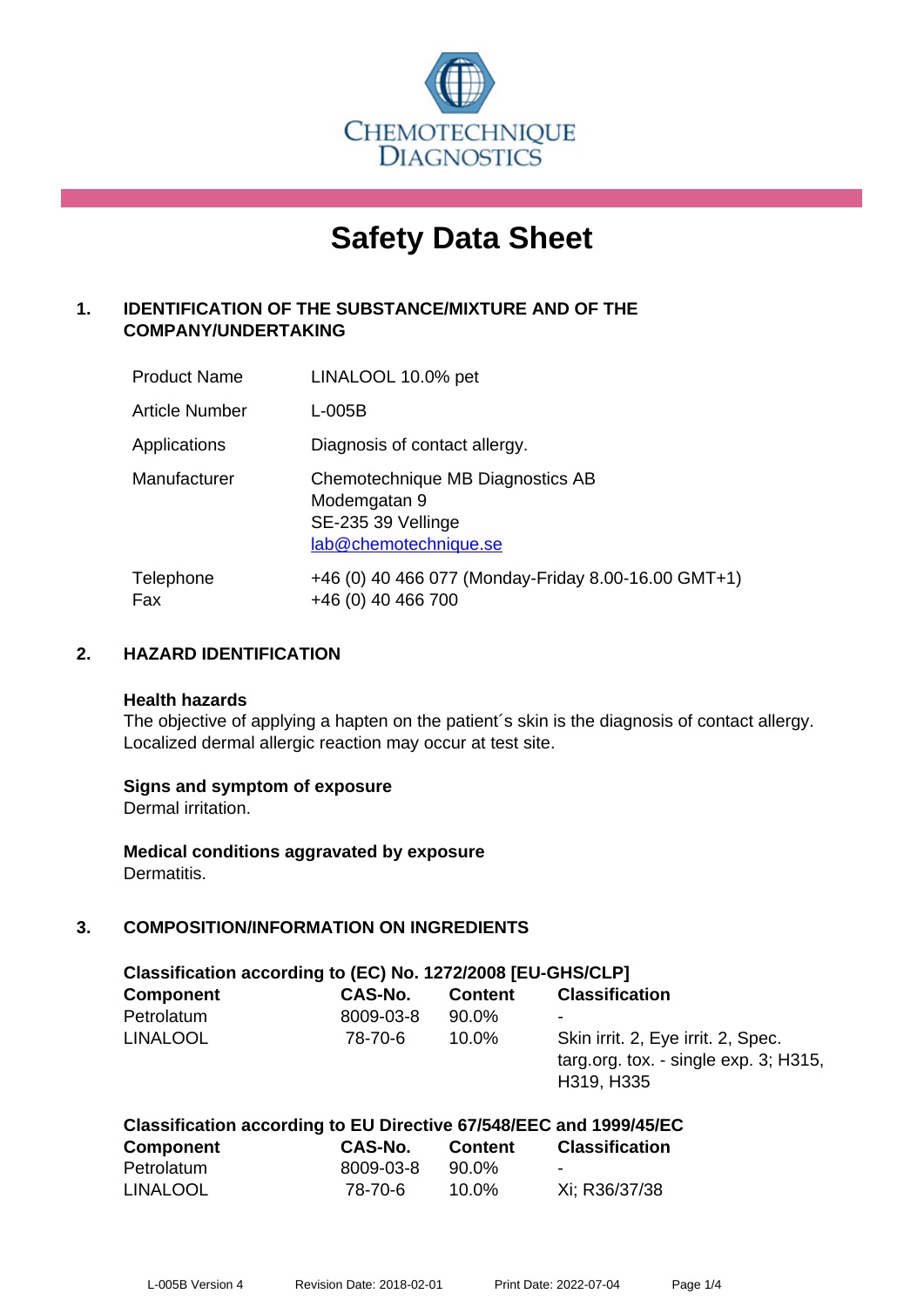## **4. FIRST AID MEASURES**

## **Emergency and first aid procedures**

Obtain medical attention.

# **5. FIRE-FIGHTING MEASURES\***

#### **Suitable extinguish media**

CO2, powder or water spray. Fight larger fires with water spray or alcohol resistant foam.

# **For safety reasons unsuitable extinguishing agents**

Water with full jet.

## **Special protective equipment for fire-fighters**

Wear self-contained respiratory protective device. Wear fully protective suit.

\*Data is shown for petrolatum only

## **6. ACCIDENTAL RELEASES MEASURES**

**Steps to be taken if material is released or spilled** Contain and place in a closed container.

# **7. HANDLING AND STORAGE**

**Precautions to be taken in handling and storage** Store dark at 5-8°C. Avoid extended exposure to light. FOR EXTERNAL USE ONLY.

# **8. EXPOSURE CONTROLS/PERSONAL PROTECTION**

**Respiratory protection** Not required.

**Ventilation** Local exhaust.

**Protective gloves** Disposal gloves.

#### **Eye protection** Not required with normal use.

## **Work/Hygienic practices**

Wash hands after each use.

## **9. PHYSICAL AND CHEMICAL PROPERTIES**

Odour **Odourless** 

Appearance Ivory White Semi-solid

Melting point\* 50-55° C Flash point\*  $>100^{\circ}$ C

Boiling point\* No data available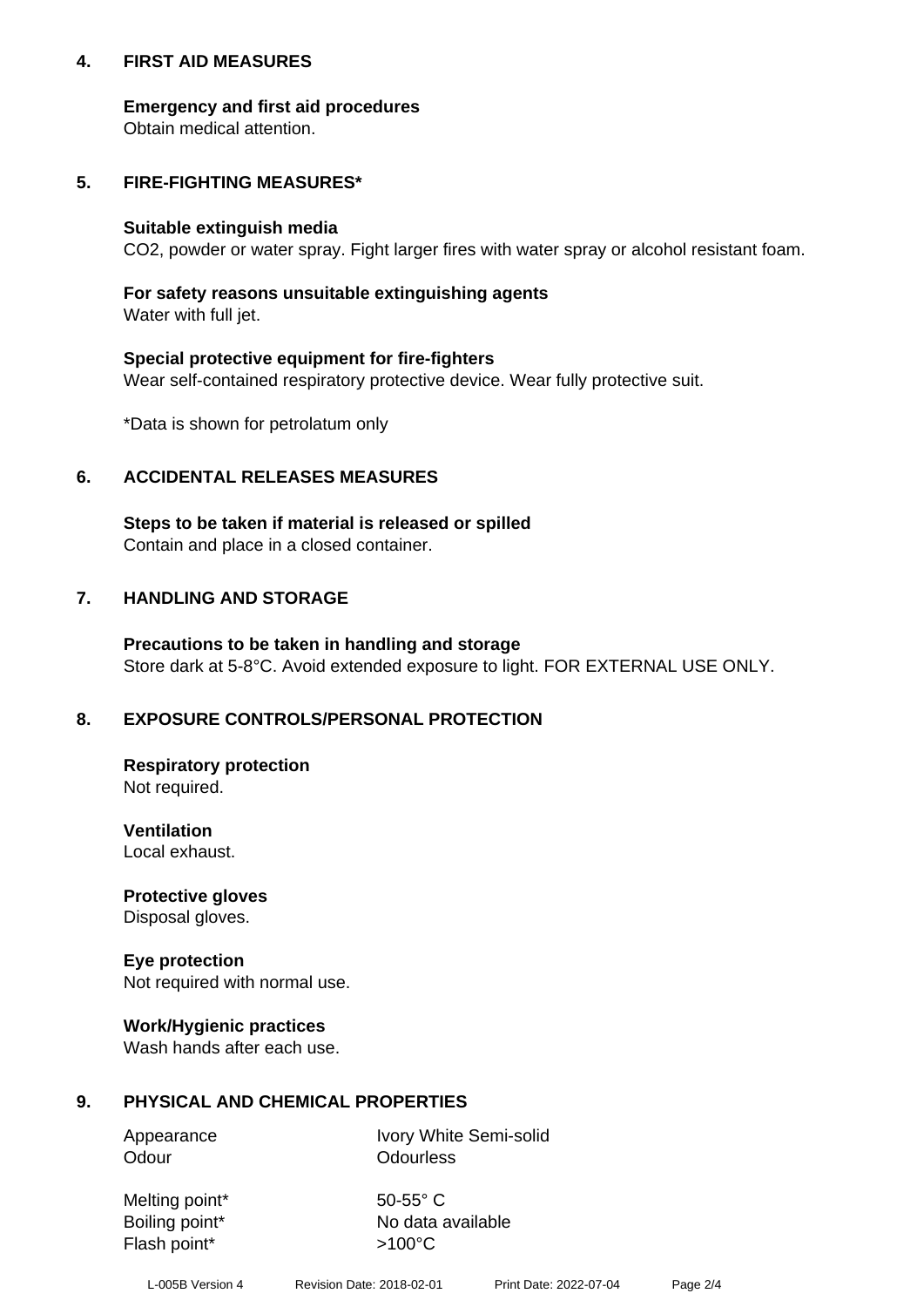Density\* No data available. Solubility in/Miscibility with Water\*

Self ignition\* Product does not self ignite. Danger of explosion\* Product does not present an explosion hazard. Insoluble

\*Data is shown for petrolatum only

# **10. STABILITY AND REACTIVITY**

#### **Incompability**

May react with strong oxidizing agents.

#### **Stability**

Stable at recommended storage conditions.

#### **Hazardous byproducts**

Combustion may generate CO, CO2 and other oxides.

**Hazardous polymerization**

Will not occur.

## **11. TOXICOLOGICAL INFORMATION**

No data available.

## **12. ECOLOGICAL INFORMATION**

No data available.

## **13. DISPOSAL CONSIDERATIONS**

#### **Waste disposal method**

Comply with federal, state/provincial and local regulation.

#### **14. TRANSPORT INFORMATION**

Not dangerous goods.

## **15. REGULATORY INFORMATION**

The classification is according to the latest editions of the EU lists, and extended by company and literature data.

#### **16. OTHER INFORMATION**

#### **Text of H-statements and R-phrases mentioned in Section 3**

| Skin irrit. 2<br>Eye irrit. 2<br>Spec. targ. org. tox. - single exp. 3 |  | Skin irritation (Category 2)<br>Eye irritation (Category 2) |                           |                        |
|------------------------------------------------------------------------|--|-------------------------------------------------------------|---------------------------|------------------------|
|                                                                        |  |                                                             |                           |                        |
|                                                                        |  | L-005B Version 4                                            | Revision Date: 2018-02-01 | Print Date: 2022-07-04 |